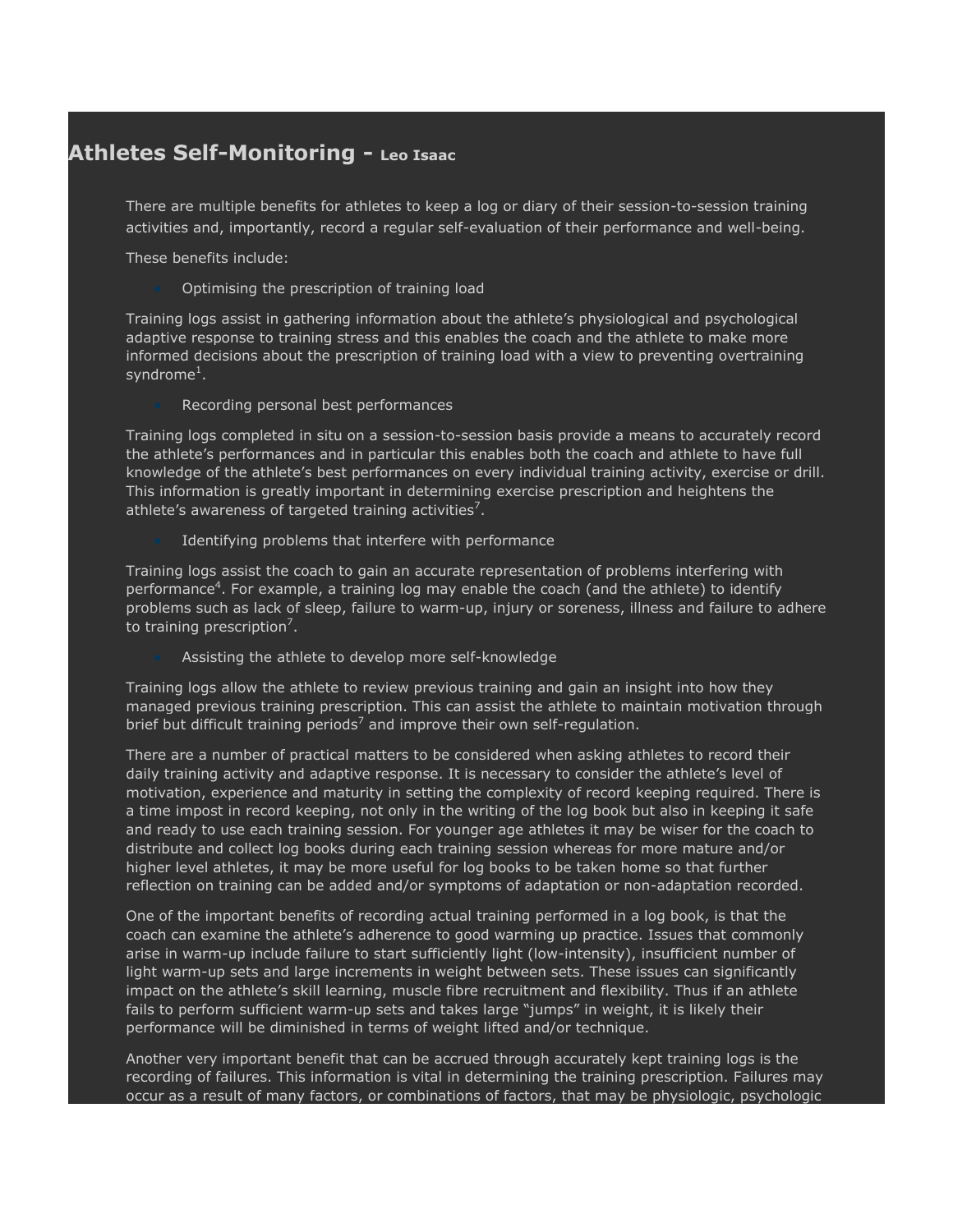and technical in nature. For whatever reason, it is potentially damaging if an athlete experiences failure on a frequent basis. The coach, through the existence of a well-kept log by the athlete, can monitor the frequency of failures and determine their likely causes. This assists the coach to reset training load parameters to reduce the incidence of failure.

## **Monitoring Adaptive Response to Training**

*Adaptive response* is the ability of the body to maintain an internal state during strenuous exertion as close as possible to the resting state and to restore bodily systems as promptly as possible after the disturbance caused by strenuous exercise<sup>3</sup>. Adaptive response to training is the ability of the body to better resist stress damage by prior exposure to a lesser amount of stress<sup>2</sup>.

While it is greatly important for the coach and athlete to monitor training load in terms of volume, intensity and failures, a training log also provides an opportunity to gather information about the athlete's adaptive response to exercise. This is particularly important when the coach is not always able to be present during the athlete's training.

In situations where athletes have high ranking on a world level, their adaptive response to the training prescription can be measured according to a wide range of physiologic and psychologic variables. For example, such variables can be measured through the laboratory testing of the athlete's blood and urine chemistry<sup>6</sup> and/or the recovery-rest questionnaire (REST-Q)<sup>5</sup>.

For the great majority of athletes, however, measures of adaptive response need to be simple, immediately achievable and cost free if they are to be effective. On this basis, the following measures (criteria) might be appropriate for use within a training log for weightlifting:

- **Energy level**
- Hours of sleep
- Food intake
- Muscle soreness
- General satisfaction with training.

The rationale for selecting the above criteria for self-monitoring by the athlete is explained below:

| Table 1: Criteria for simple monitoring of adaptive response to training |                                                                                                                                                                                                                                                                                                                                          |  |
|--------------------------------------------------------------------------|------------------------------------------------------------------------------------------------------------------------------------------------------------------------------------------------------------------------------------------------------------------------------------------------------------------------------------------|--|
| <b>Criteria</b>                                                          | <b>Rationale</b>                                                                                                                                                                                                                                                                                                                         |  |
| <b>Bodyweight</b>                                                        | In Weightlifting, falling bodyweight is generally indicative of problems with<br>training, life stresses, and ill-health. Bodyweight is normally expected to slowly<br>increase in weightlifters 15-25 years as a result of hypertrophy.                                                                                                 |  |
| <b>Energy Level</b>                                                      | This criterion aims to assess the general mood, readiness and desire of the athlete<br>for a training session. In reality, "energy" is a misnomer and actually physiologic<br>energy is not the variable to be measured. Nevertheless use of the term "energy"<br>may suffice to gauge the athlete's general want to train.              |  |
| <b>Hours of</b><br><b>Sleep</b>                                          | Lack of sleep is an increasing phenomenon in society and needs to be considered<br>when assessing the athlete's recovery from training load.                                                                                                                                                                                             |  |
| <b>Food Intake</b>                                                       | Athlete's often arrive at training with little food intake, particularly on Saturday<br>when training is early but also on days where they have been engaged in lectures<br>or work without a break since lunch time. This measure enables the coach (and<br>lathlete) to take food intake into account in diagnosing possible causes of |  |